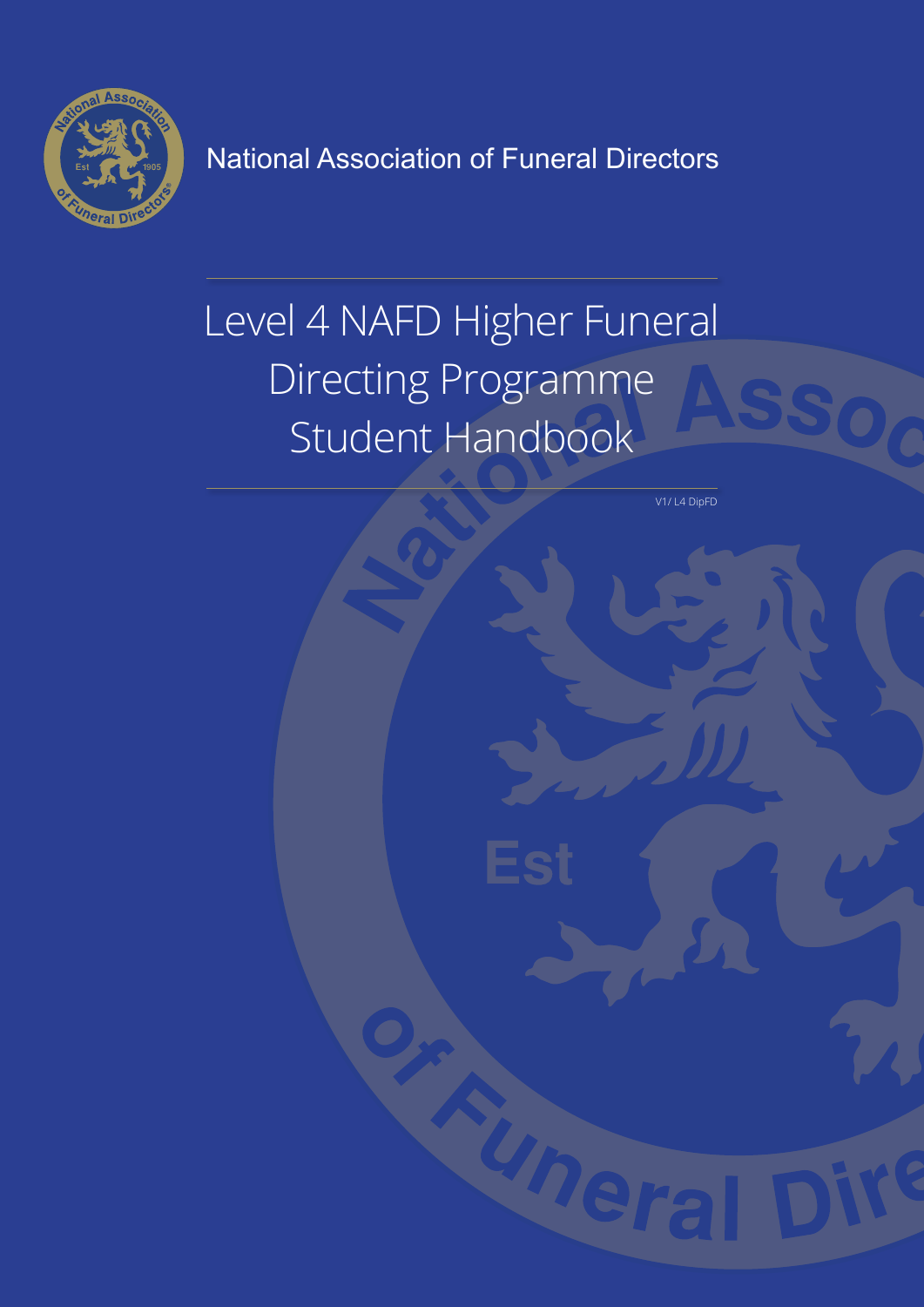

## **Contents**

| <b>Welcome</b>                                                                            |                                  |
|-------------------------------------------------------------------------------------------|----------------------------------|
| Welcome to the Level 4 NAFD Higher Funeral Directing Programme<br><b>Student Handbook</b> | 1                                |
| Resources - Access to a Personal Computer, Laptop and the Internet                        | 1                                |
| <b>General Information</b>                                                                |                                  |
| Roles and Responsibilities                                                                | $\mathbf{1}$                     |
| <b>Student Registration</b><br>Programme Timetable                                        | $\overline{2}$<br>$\overline{2}$ |
| <b>Student Learning Materials</b>                                                         | $\overline{2}$                   |
| <b>Attendance and Participation</b>                                                       | $\mathsf{3}$                     |
| <b>Changes to Personal Circumstances</b>                                                  | $\mathsf 3$                      |
| Requests for Temporary Deferment from Your Studies                                        | $\mathsf 3$                      |
| Withdrawing from the L4 DipFD                                                             | $\overline{3}$                   |
| Programme Induction                                                                       | 3                                |
| <b>Level 4 NAFD Higher Funeral Directing Programme</b>                                    |                                  |
| Aims of the Syllabus                                                                      | $\overline{4}$                   |
| Programme Structure                                                                       | 5                                |
| <b>Methods of Training and Learning</b>                                                   |                                  |
| <b>Additional Learning Support</b><br>Our Expectations of You                             | 8<br>8                           |
| <b>Response Times</b>                                                                     | 9                                |
| <b>Assessment Guidelines</b>                                                              |                                  |
| Advice on Completing Unit Coursework and Activities                                       | 10                               |
| Achieving Portfolio Submission Deadlines                                                  | 11                               |
| <b>Grant of Extension</b>                                                                 | 11                               |
| <b>Online Learning</b>                                                                    |                                  |
| <b>Effective Online Learning</b>                                                          | 12                               |
| <b>Online Networking - Netiquette and Chatiquette</b>                                     | 12                               |
| Safeguarding the NAFD's Reputation - Appropriate Use of Social Media<br>Plagiarism        | 13<br>13                         |
|                                                                                           |                                  |
| <b>Student Support and Welfare</b><br><b>Complaints or Grievances</b>                     | 14                               |
| <b>General Data Protection Regulations (GDPR)</b>                                         | 14                               |
| Feedback                                                                                  | 15                               |
|                                                                                           |                                  |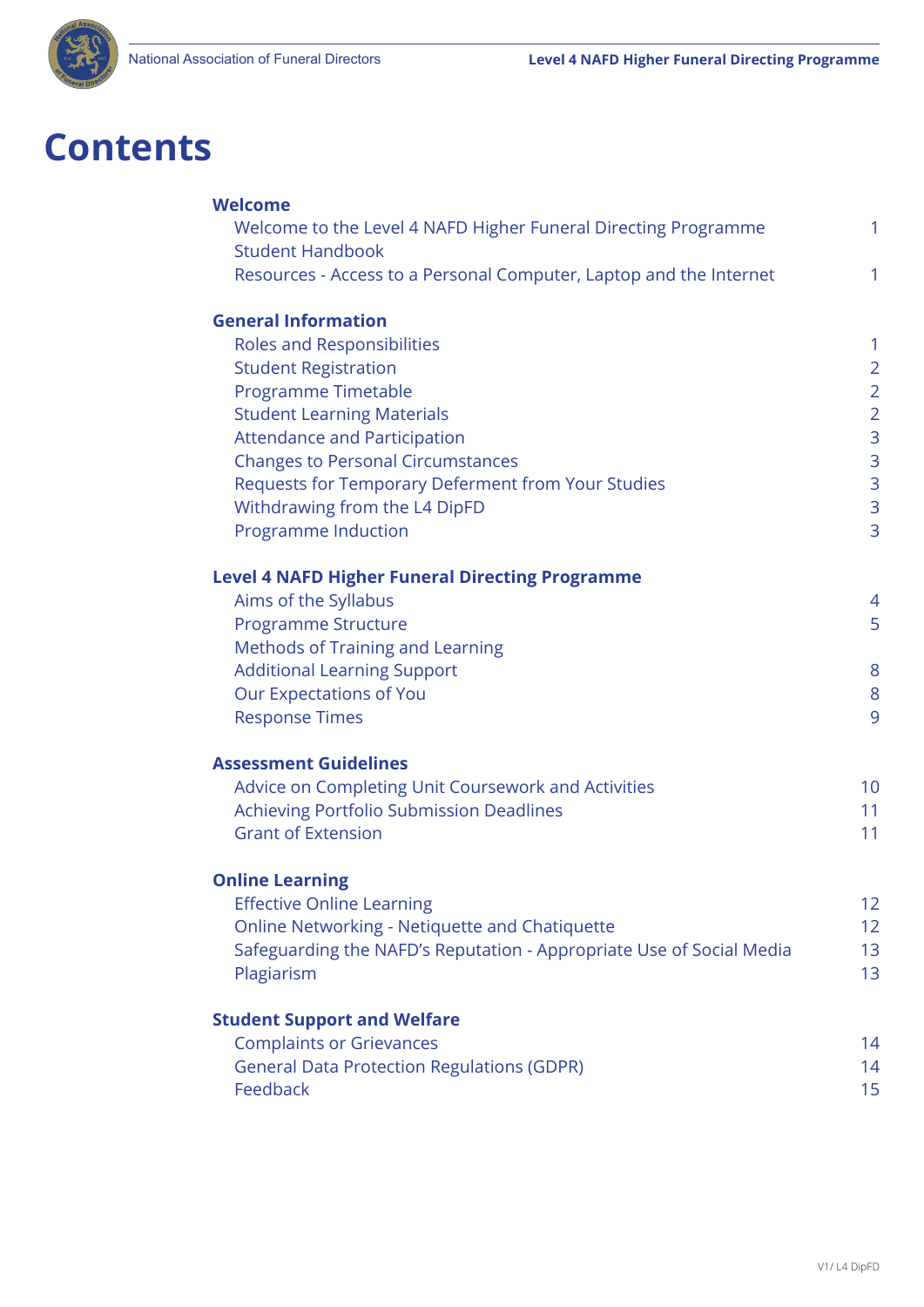## **Welcome**

Welcome to the Level 4 NAFD Higher Funeral Directing Programme Student Handbook.

We are pleased that you have chosen to study with the National Association of Funeral Directors (NAFD), and hope that your time with us is both enjoyable and successful. We are committed to creating the best opportunity for you to achieve your goal of achieving an accreditation in Funeral Directing, awarded by the NAFD.

This handbook aims to provide you with a guide to the Level 4 NAFD Higher Funeral Directing Programme as designed; delivered; assessed and managed by the National Association of Funeral Directors. If you have any queries arising from the information in this guide, you can ask your NAFD approved tutor; the NAFD Director of Education and Development or the NAFD Education Admissions and Quality Officer.

## **Resources - Access to a Personal Computer or Laptop**

You will need access to a computer and broadband for the purposes of participating and completing this course for the following reasons:

- To register for an NAFD Education programme
- $\blacksquare$  To access the online course materials
- To communicate with the online tutor
- To upload your portfolio for assessment
- To complete your feedback.

## **General Information**

## **Roles and Responsibilities**

The NAFD Education and Development team consists of:

- Members of the Board of Education,
- NAFD Team of Examiners
- NAFD National Office Education Staff
- NAFD Approved Tutors.

All members of the Board of Education and Team of Examiners are practicing funeral directors representing Independent and Corporate members. All are members of the NAFD.

In addition, the following NAFD staff are available to support you during your time with us:

**Director of Education and Development** Karen Van-Richardson

 **Education Admissions and Quality Officer** Karen Burton

### **Board of Education**

Members of the Board have responsibility for the strategic direction for education in the NAFD.

### **Team of Examiners**

Members of the Team of Examiners oversee the fair assessment of your portfolio of evidence, including marking and moderation; and have responsibility for final assessment of the programme. Members of the Team are trained in examination assessment.

### **Director of Education and Development**

The NAFD Director of Education and Development is responsible for the design and update of NAFD Education programmes, and the day to day operational management of education on behalf of the Association.

The Director of Education and Development is also responsible for working with the Lead Examiner and Team of Examiners in managing and overseeing assessment procedures, and for general management of all NAFD programmes.

### **Education Admissions and Quality Officer**

The Education Admissions and Quality Officer is responsible for managing all administrative arrangements and oversight of student registration. The Education Admissions and Quality Officer is your first point of contact if you have any problems with your NAFD education system online log- in; online learning materials; access to forms and paperwork; student registration or examination registration.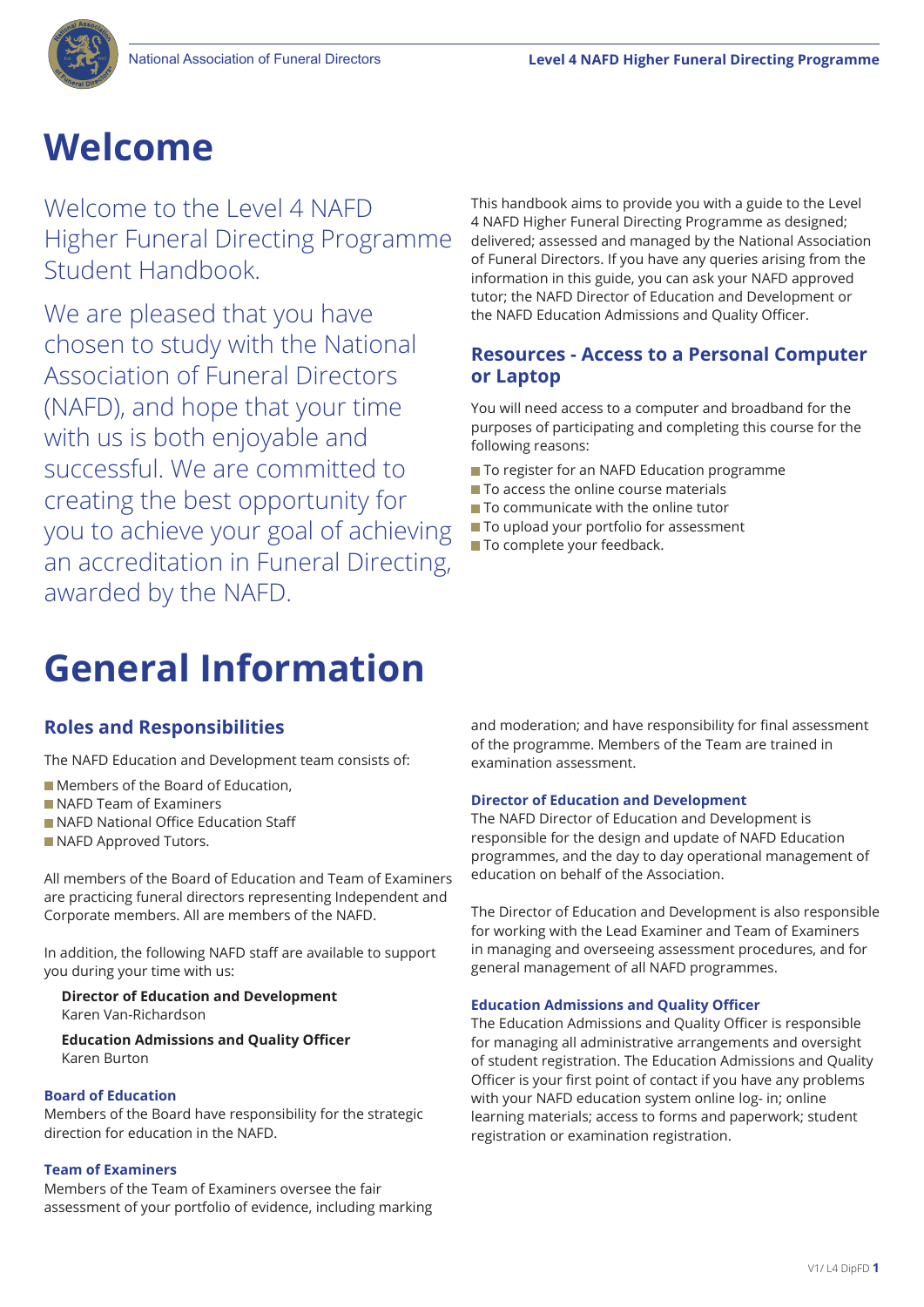

## **General Information**

### **NAFD Approved Tutors**

All NAFD Approved Tutors are qualified to national teaching and assessment standards, and receive ongoing training throughout the year in order that standards are maintained.

NAFD approved tutors are responsible for your training and as such, the learning experience while registered for an NAFD programme. If you have any questions regarding the content of the learning units contained within the syllabus; you need to clarify instructions and expectations; discuss coursework or assessment; you should contact your NAFD approved tutor in the first instance.

Your NAFD approved tutor is your first point of contact on training and personal matters that may affect your learning. Tutors are able to approach other members of the NAFD education team on your behalf, and if necessary, to raise your issues with the education team. It is your responsibility to ensure that your NAFD approved tutor understands your needs as you progress through your studies.

Your tutor can advise on any general matters relating to your programme of study or any personal circumstances that are affecting your work; tutors will also give you feedback on your learning and discuss your portfolio of evidence assessment and results with you.

It is important that you maintain regular contact with your NAFD approved tutor. It is up to you to approach your tutor if you feel that something specifically important to your needs would benefit from additional discussion. Time may need to be set aside outside the face to face / or online workshops for you to spend time with your tutor.

Records of your progress and assessment are kept by your tutor during the duration of the programme of study. Only your tutor and staff members of the Education team have access.

## **Student Registration**

Every student is required to register at the beginning of each programme of study prior to commencing with their tutor. The process of student registration takes place online and is current for a period of two years. You should have already registered for the NAFD Funeral Directing programme at www.nafdeducation.org.uk before you receive this student handbook and the learning materials from your tutor.

## **Programme Timetable**

A timetable showing details of all face to face and online interaction will be provided by your tutor for the period of your studies.

Timetables will contain the workshop dates and times, including the learning objectives so that you know what to expect from each. Your tutor will include a list of online activities and their expected completion dates, and also any online 'chat' activities that have set times.

## **Student Learning Materials**

All the learning materials you need for this programme are accessible online via the Learning Zone on the NAFD Education website.

All the learning materials are organised by 'unit' according to the module you will be working on.

### **Important:**

Please ensure that you read and learn from the content of the learning materials. Familiarise yourself with the learning outcomes for each Unit. The objectives tell you what you need 'to know' and 'what you need to be able to do' – in other words, provide evidence of, demonstrate etc.

Each module is organised by a number of 'units'.

Each 'unit' consists of a number of 'Learning Outcomes and associated 'Assessment Criteria' – if you can provide accurate answers to the assessment criteria – you know your subject!

Please ensure that you refer to the learning materials to assist you in your studies throughout your course of study.

This programme of study has been designed to enable you to learn the theory, think about and further develop your own knowledge and skills, and focus on how you are able to apply within your workplace

### **Tutor led Online Workshops**

A series of online face to face workshops for this programme are planned by your tutor to take place over a period of twelve to fifteen months, all of which are mandatory for attendance / or participation online.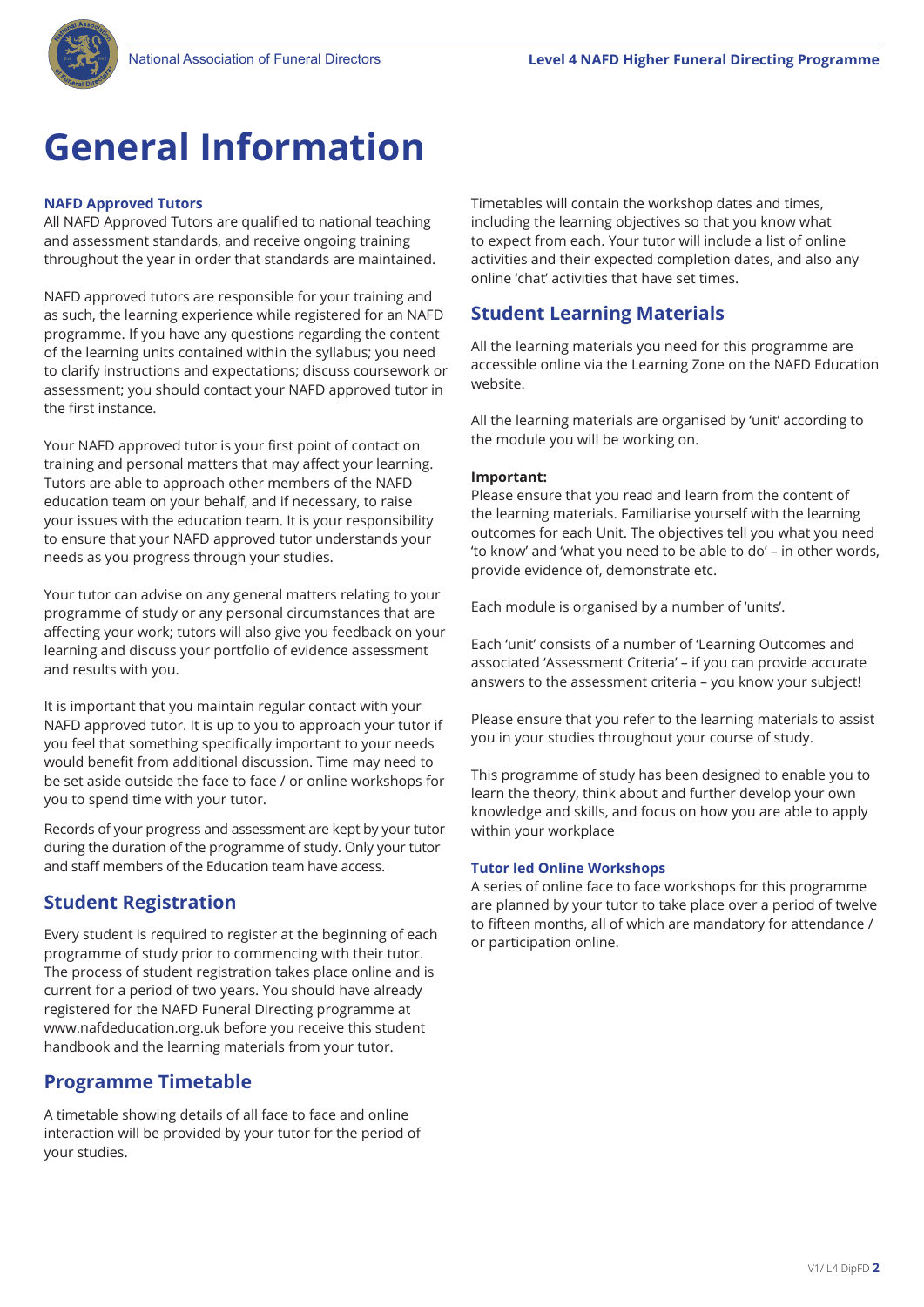

## **General Information**

## **Attendance and Participation**

Should you be unable to attend any of the planned dates for the workshops irrespective of the method used, please advise your tutor in advance. Likewise, should you be taken ill and unable to attend, or perhaps unexpectedly be 'On-Call', please do let your tutor know.

It is your responsibility to ensure that you identify and complete any work that you have been asked to complete, or have missed. If your attendance is continually below a satisfactory level, without adequate explanation and permission being granted, then you will be informed in writing of the actions you must take in order to continue on the programme. Your NAFD approved tutor is required to monitor your attendance. A poor attendance record may be taken into consideration by your NAFD approved tutor when recommending your registration for examination.

If you become unwell at the time of a final assessment or you experience any critical difficulties which may affect your performance on the day, you should notify the Education, Admissions and Quality Officer and Examiner, so that the Team of Examiners can take account of the matter. If you have a medical condition that may have an ongoing impact on your participation in the programme, you should inform the Education, Admissions and Quality Officer and approved tutor as soon as possible.

## **Changes to Personal Circumstances**

It is your responsibility to ensure that the Association has your correct and most up-to-date personal contact details. Changes to your personal circumstances that may affect your learning within the registration period must be communicated to us.

Any changes to your personal circumstances that may affect your ability to complete your studies should be discussed with your NAFD Approved Tutor, and the Education, Admissions and Quality Officer should be notified in writing via email – **trainingadmin@nafd.org.uk**

### **Requests for Temporary Deferment from Your Studies**

If you need to temporarily defer from your studies and return at a later date, this may be possible, but you should discuss it with your NAFD Approved Tutor in the first instance, and advise the Education, Admissions and Quality Officer of your request.

Please see the appropriate documentation to complete under 'General Information' on the online learning platform.

### **Withdrawing from the L4 DipFD**

If you find that you need to withdraw from the programme of study you are registered for, you should discuss this with your NAFD approved tutor and advise the Education Admissions and Quality Officer as a matter of priority.

Your request for withdrawal must be made in writing to your tutor and copied to the Education Admissions and Quality Officer.

We are interested to learn why some students may choose to withdraw, and will make every effort to help you if we are able to.

Please see the appropriate documentation to complete under 'General Information' on the online learning platform.

### **Programme Induction**

All students will receive an induction to the programme with their NAFD approved tutor prior to commencement of the first module on the course.

The Induction session will cover the following:

- Getting to know your tutor (if you have changed tutors)
- Getting to know other students you will be learning with
- Access to the course syllabus and student learning materials
- **Understanding the method of learning and assessment**
- Knowing what you can expect from your NAFD approved tutor
- Understanding your student responsibilities
- Understanding the significance of your employer's involvement
- **Understanding the time commitment and the course** timetable
- Agreeing ground rules with your tutor and other members of the group
- An overview of how the course will progress and the activities to complete
- $\blacksquare$  The method of coursework and final assessment
- **I** Identification of any special needs you may require.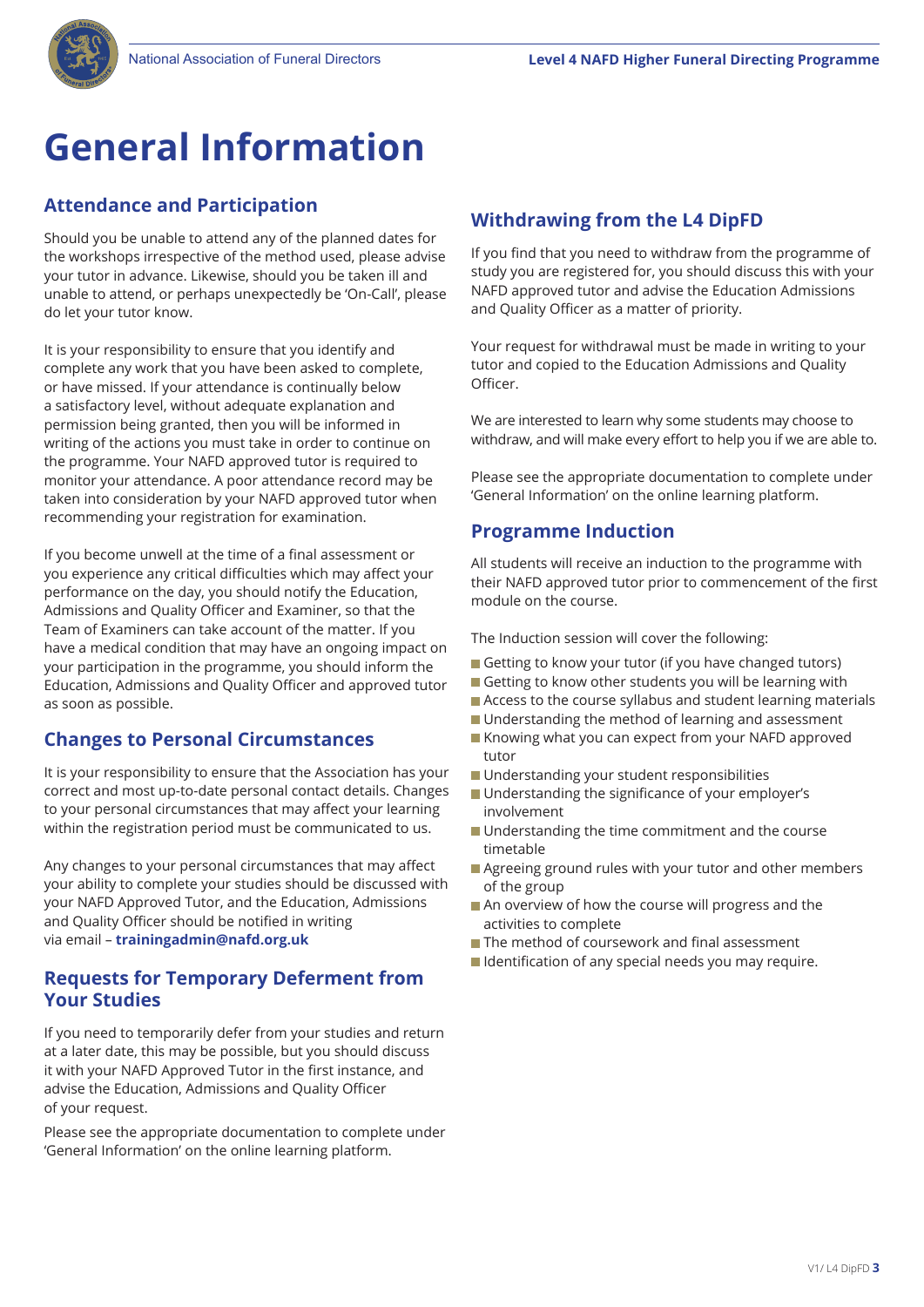

## **Aims of the Syllabus**

- Develop the breadth of knowledge, understanding and skills of students employed within a funeral directing capacity, or other related role.
- **Enable adequate training of registered students to quality** approved externally accredited standards in Funeral Directing.

### **Level 4 NAFD Higher Funeral Directing Programme Units**

The Level 4 NAFD Higher Funeral Directing Programme consists of the following four modules and twelve units. **Enable assessment of registered students to ensure they** have acquired adequate knowledge, understanding and mastery of the required knowledge and skills associated with funeral directing.

| <b>Level 4 NAFD Higher Funeral Directing Programme</b> |                              |                                                                                                                                                               |                                    |                                 |
|--------------------------------------------------------|------------------------------|---------------------------------------------------------------------------------------------------------------------------------------------------------------|------------------------------------|---------------------------------|
| <b>Module</b>                                          | <b>Unit</b><br><b>Number</b> | <b>Unit Title</b>                                                                                                                                             | <b>Unit</b><br><b>Credit Value</b> | Guided<br><b>Learning Hours</b> |
| <b>Module 1</b>                                        | Unit 1                       | <b>Funeral Directing within a Commercial Environment</b>                                                                                                      | 4                                  | 24                              |
|                                                        | Unit 2                       | <b>Standards of Professional Practice and Premises</b><br>within the Funeral Service                                                                          | 4                                  | 24                              |
|                                                        | Unit 3                       | <b>Understand Maintaining and Monitoring Health and</b><br><b>Safety in a Funeral Environment</b>                                                             | 4                                  | 24                              |
|                                                        | Unit 4                       | <b>Understand Care, Preparation and Presentation of</b><br>the Deceased                                                                                       | $\overline{4}$                     | 24                              |
| Module 2                                               | Unit 5                       | <b>Managing Communication within a Funeral Home</b><br><b>Setting</b>                                                                                         | 4                                  | 24                              |
|                                                        | <b>Unit 6</b>                | <b>Understanding the Procedural, Administrative and</b><br><b>Support Requirements Associated with Bequeathal</b>                                             | 4                                  | 24                              |
| <b>Module 3</b>                                        | Unit 7                       | <b>Understanding the Procedural and Administrative</b><br><b>Requirements Associated with the Repatriation of</b><br>the Deceased                             | $\overline{4}$                     | 24                              |
|                                                        | Unit 8                       | <b>Understanding the Procedural and Administrative</b><br><b>Requirements Associated with Burial at Sea</b>                                                   | $\overline{4}$                     | 24                              |
|                                                        | Unit 9                       | <b>Understanding the Additional Responsibilities,</b><br><b>Challenges and Issues Associated with Managing a</b><br><b>Funeral for More Than One Deceased</b> | 4                                  | 24                              |
| <b>Module 4</b>                                        | <b>Unit 10</b>               | <b>Understanding Planning and Making Final</b><br><b>Arrangements for Conducting a Funeral</b>                                                                | 4                                  | 24                              |
|                                                        | <b>Unit 11</b>               | <b>Understand how to Manage and Conduct</b><br>a Funeral                                                                                                      | 5                                  | 30                              |
|                                                        | <b>Unit 12</b>               | <b>Understanding the Regulations and Processes</b><br><b>Associated with the Exhumation of Human Remains</b>                                                  | 4                                  | 24                              |
| <b>Totals</b>                                          |                              |                                                                                                                                                               | 49                                 | 294                             |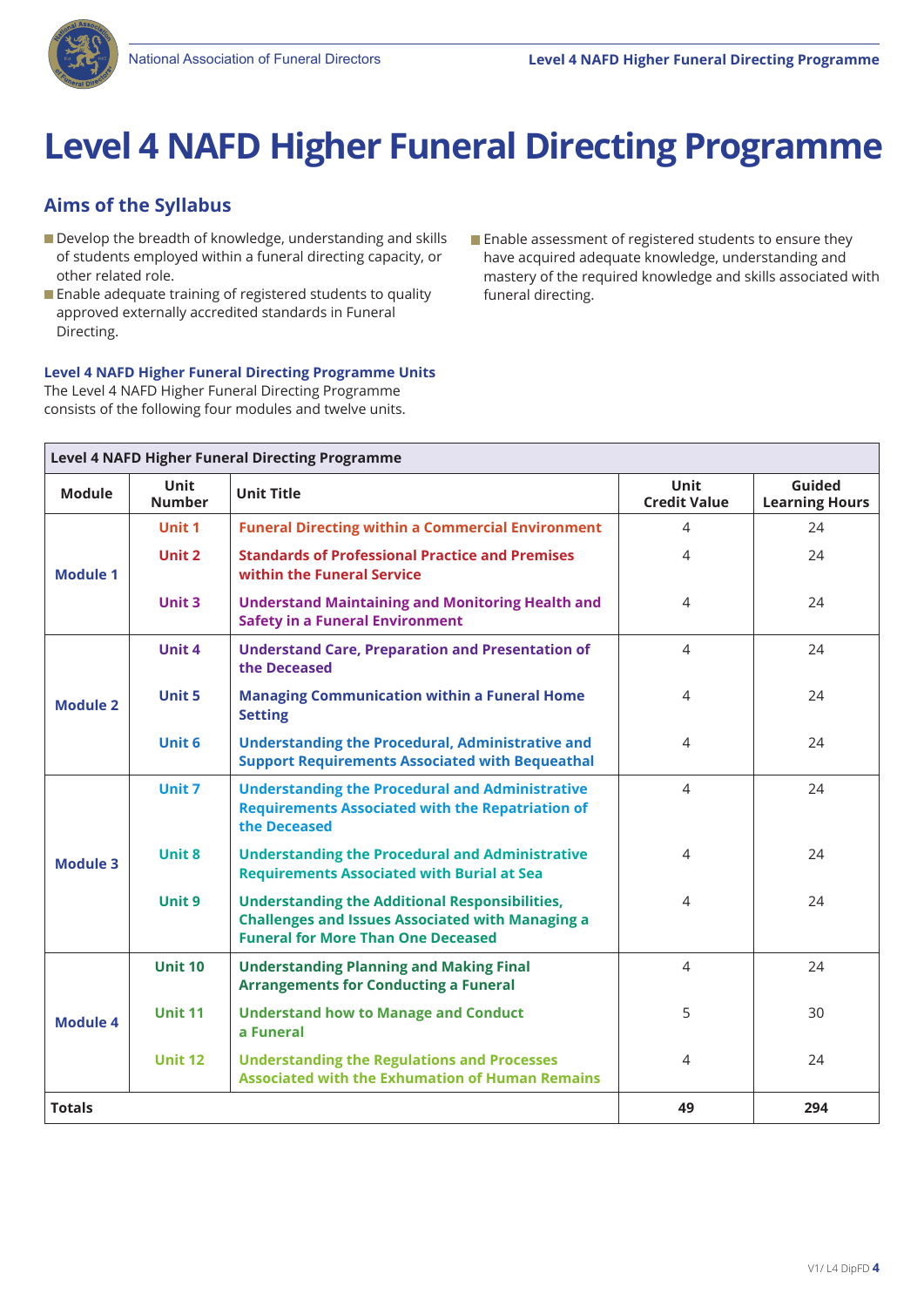

Within each module, there are a range of learning units and associated learning and assessment outcomes. Within each

unit there are a range of embedded knowledge, skills and competencies as detailed in the tables below.

| Completion of each of the units will enable the development of knowledge, skills and behaviours                            |                                                                                                                                                                                     |                                                                                                  |  |
|----------------------------------------------------------------------------------------------------------------------------|-------------------------------------------------------------------------------------------------------------------------------------------------------------------------------------|--------------------------------------------------------------------------------------------------|--|
| <b>KNOWLEDGE</b>                                                                                                           | <b>SKILLS</b>                                                                                                                                                                       | <b>*COMPETENCIES</b>                                                                             |  |
| Advanced factual process<br>and procedure related funeral<br>directing knowledge<br>Technical<br>Operational<br>Functional | Advanced cognitive and practical<br>skills required to use relevant<br>information in order to carry out<br>funeral directing tasks, and to<br>manage and solve routine<br>problems | Able to apply supervision and<br>basic funeral directing team<br>management and<br>co-ordination |  |

| *COMPETENCIES     |                                              | Code           |
|-------------------|----------------------------------------------|----------------|
| <b>CORE</b>       | COMMUNICATION                                | C              |
|                   | <b>TEAM WORK</b>                             | <b>TW</b>      |
|                   | PLANNING AND ORGANISING                      | PO             |
|                   | ACHIEVING OUTCOMES / RESULTS                 | AO             |
| <b>FUNCTIONAL</b> | LEADING AND SUPERVISING                      | LS             |
|                   | ANALYTICAL THINKING                          | AT             |
|                   | KNOWLEDGE SHARING AND LEARNING               | <b>KSL</b>     |
|                   | JUDGEMENT/DECISION MAKING                    | J/DM           |
|                   | <b>TECHNICAL CREDIBILITY</b>                 | TC             |
|                   | COMMITMENT TO CONTINUOUS PROCESS IMPROVEMENT | $\overline{C}$ |
|                   | <b>RELATIONSHIP BUILDING</b>                 | <b>RB</b>      |
|                   | <b>CLIENT ORIENTATION</b>                    | CO             |
|                   | PERSUASION AND INFLUENCING                   | PI             |
|                   | <b>EMOTIONAL RESILIENCE</b>                  | ER             |

### **L4 DipFD Programme Structure**

Your programme of study is made up of a number of components, called Modules and Units. A 'Module' consists of a collective number of 'Unit's

A 'Unit' is a single topic which you will learn about.

A Module will take you a number of hours for you to complete i.e. time for attending a face to face workshop; working online; plus the time you need to learn to do your coursework. For some people, time required will be lesser or greater than others.

Each Module has a number of 'Credits' which are used to illustrate how units fit together in programmes and to provide a guide about how you should allocate your time between units.

Students should expect to spend an estimated 294 hours study and preparation time for this particular programme of study. This time includes attending face to face workshops with your tutor, study time working your way through the student learning materials, unit by unit.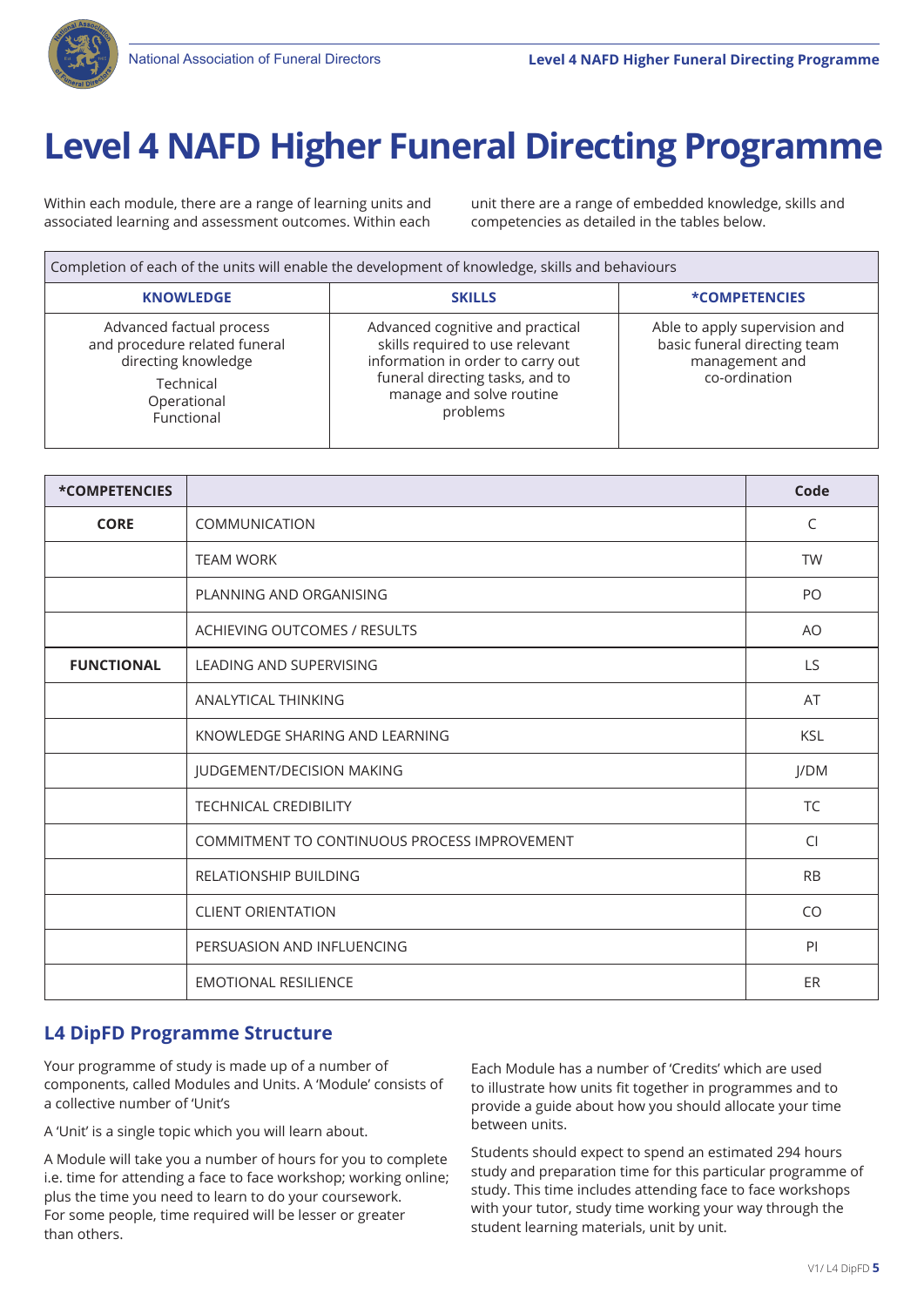

**Description of Units 1-6**

## **Unit 1 - Funeral Directing within a Commercial Environment**

The aim of this unit is to enable the learner to understand the role of the Funeral Director working within the UK and the increasing commercial and competitive demands upon a funeral directing business.

COMPETENCY DEVELOPMENT: TC, KSL, LS, J/DM, AT

## **Unit 2 - Standards of Professional Practice and Premises within the Funeral Service**

The aim of this unit is to enable the learner to gain knowledge and understanding relating to the standards required of funeral directing premises and that of professional practice.

COMPETENCY DEVELOPMENT: TC, KSL, LS, J/DM

## **Unit 3 - Understand Maintaining and Monitoring Health and Safety in a Funeral Environment**

The aim of this unit is to enable the learner to further develop knowledge of health and safety related legislation and regulation and how this applies within the funeral environment.

COMPETENCY DEVELOPMENT: TC, KSL, LS, J/DM, PO, J/DM

## **Unit 4 - Understand Care, Preparation and Presentation of the Deceased**

The aim of this unit is to enable the learner to understand how to safely care for, prepare and present the deceased.

COMPETENCY DEVELOPMENT: TC, KSL, ER, CO, J/D, AO, C

### **Unit 5 - Managing Communication within a Funeral Home Setting**

The aim of this unit is to develop learners' understanding of the need for effectively managing communication with clients and within the funeral home setting.

COMPETENCY DEVELOPMENT: C, TW, PO, LS, KSL, TC, PI, CO, RB

## **Unit 6 - Understanding the Procedural, Administrative and Support Requirements Associated with Bequeathal**

The purpose of this unit is to develop learners' knowledge and understanding of regulation, documentation and processes associated with bequeathal. COMPETENCY DEVELOPMENT: C, KSL, TC, CO

| <b>Skills development upon completion</b>                                                                                                                    |                                                                                                                                                |                                                                                                                 |  |
|--------------------------------------------------------------------------------------------------------------------------------------------------------------|------------------------------------------------------------------------------------------------------------------------------------------------|-----------------------------------------------------------------------------------------------------------------|--|
| Communication Written / Oral<br>Equality and Diversity<br>Client Care<br>Use of I.T<br>Health and Safety<br>Professional Image<br><b>Financial Awareness</b> | <b>Building Relationships</b><br>Problem Solving<br><b>Technical Knowledge</b><br>Planning and Organising<br>Legislative Knowledge<br>Teamwork | Creative Thinking<br>Flexibility<br>Attention to Detail<br>Numeracy<br><b>Handling Conflict</b><br>Self-Control |  |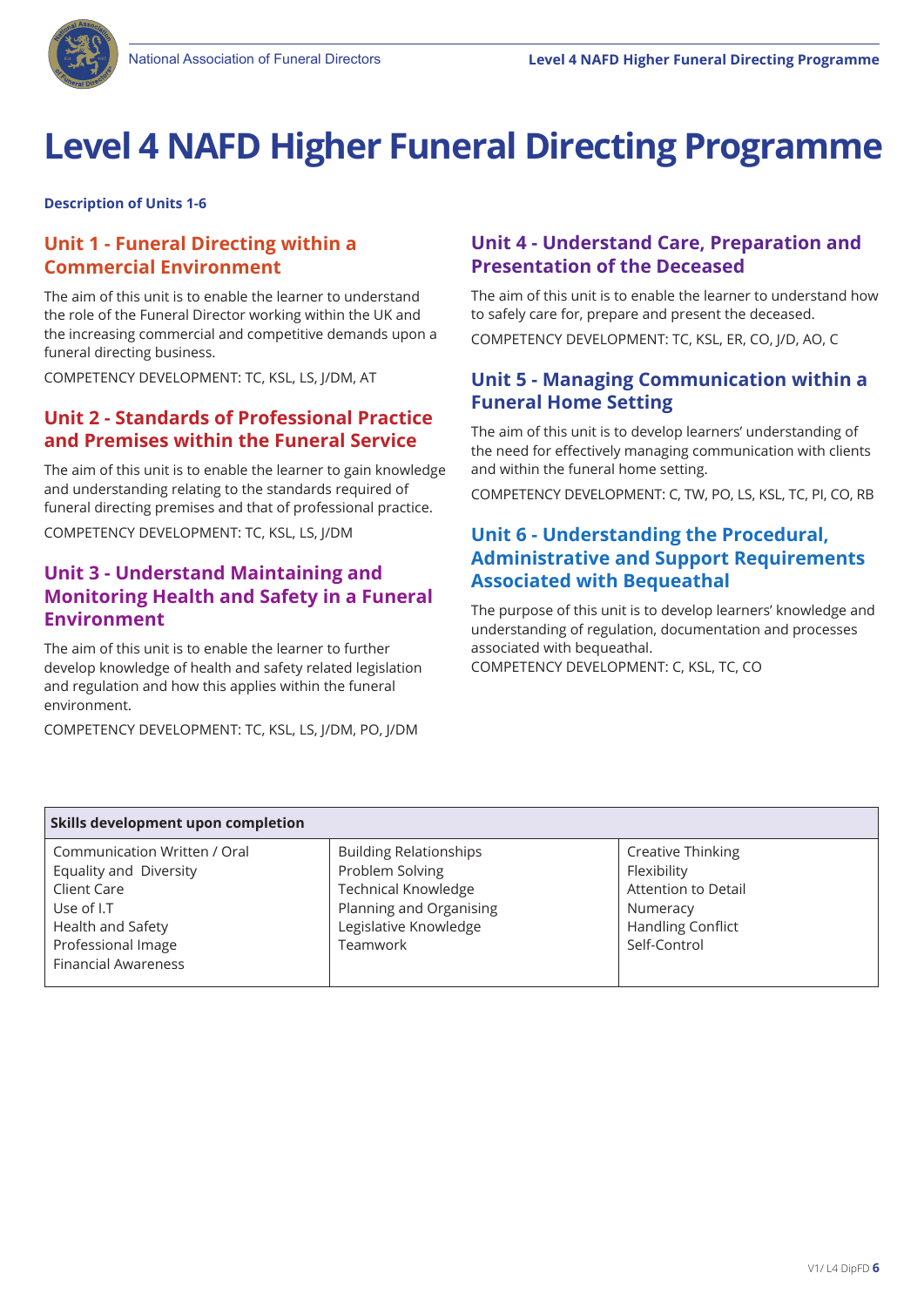

**Description of Units 7-12**

## **Unit 7 - Understanding the Procedural and Administrative Requirements Associated with the Repatriation of the Deceased**

The Purpose of this unit is to develop learners understanding of the regulation, documentation and process requirements associated with repatriation of the deceased to or from the United Kingdom.

COMPETENCY DEVELOPMENT: C, PO, LS, KSL, TC, CO

## **Unit 8 - Understanding the Procedural and Administrative Requirements Associated with Burial at Sea**

The purpose of this unit is to enable the learner to develop knowledge and understanding in relation to current regulation, procedures and administration associated with burial at sea.

COMPETENCY DEVELOPMENT: C, TC, PO, KSL, J.DM, CO

## **Unit 9 Understanding the Additional Responsibilities, Challenges and Issues Associated with Managing a Funeral for More Than One Deceased**

The aim of this unit is to develop the learners understanding of the additional responsibilities, challenges and issues associated with managing a funeral for more than one deceased.

COMPETENCY DEVELOPMENT: C, TW, AO/R, LS, AT, KSL, J/DM, TC, RB, CO, PI, ER

## **Unit 10 - Understanding Planning and Making Final Arrangements for Conducting a Funeral**

The purpose of this unit is to enable the learner to develop knowledge and understanding of the planning and preparation requirements prior to conducting the funeral. COMPETENCY DEVELOPMENT: C, PO, TW, LS, AT, KSL, J.DM, TC, CI, RB, CO, PI

### **Unit 11 - Understand how to Manage and Conduct a Funeral**

The purpose of this unit is to develop learners' knowledge and understanding of the Funeral Directors role and responsibilities associated with the management and conducting of a funeral.

COMPETENCY DEVELOPMENT: C, PO, TW, LS, AT, KSL, J.DM, TC, CI, RB, CO, PI

### **Unit 12 - Understanding the Regulations and Processes Associated with the Exhumation of Human Remains**

The aim of this unit is to develop learners' understanding of the regulation and process associated with the exhumation of human remains.

COMPETENCY DEVELOPMENT: C, PO, TW, LS, AT, KSL, J.DM, TC, RB, CO, ER

| Skills development upon completion |                               |                            |  |
|------------------------------------|-------------------------------|----------------------------|--|
| Communication Written / Oral       | <b>Building Relationships</b> | <b>Creative Thinking</b>   |  |
| Equality and Diversity             | Problem Solving               | Flexibility                |  |
| Client Care                        | Technical Knowledge           | <b>Attention to Detail</b> |  |
| Use of I.T                         | Planning and Organising       | Numeracy                   |  |
| Health and Safety                  | Legislative Knowledge         | <b>Handling Conflict</b>   |  |
| Professional Image                 | Teamwork                      | Self-Control               |  |
| <b>Financial Awareness</b>         |                               |                            |  |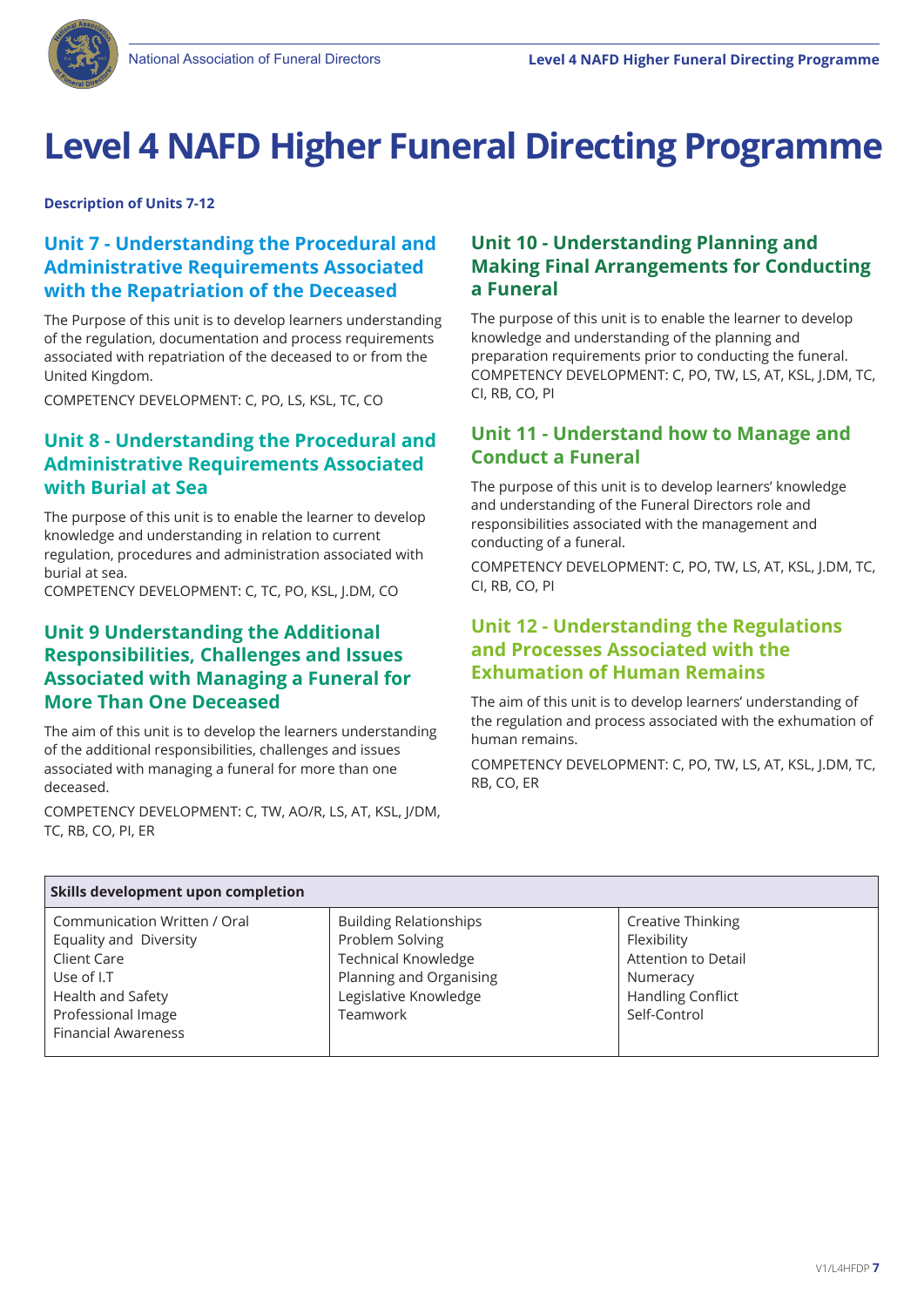

## **Methods of Training and Learning**

All tutors involved in the delivery and assessment of NAFD education programmes are trained and qualified to national teaching standards. Delivery of training consists of a mix of face to face and online workshops; and is supported by additional access to tutors via pre-arranged times for students and tutor group conference calls; access to pre- arranged times for online chat and guidance; access to learning materials 24/7.

All student learning materials contain the following:

- Criteria description of Learning Outcomes,
- Theory and practical information
- A number of activities and online proof of learning exercises to be worked through
- Completion of an individual Portfolio of Evidence (activities individual to each unit).

### **What you can expect from your tutor**

- Help you to succeed in your L4 NAFD Higher Funeral Directing Programme.
- Be a first point of contact for your learning and personal support
- Help you to access and learn from the NAFD student learning materials and associated activities.

If at any time you find you become / or are not comfortable with the tutoring arrangements, please take personal responsibility and do something about it – please talk to your tutor in the first instance, or contact our Education, Admissions and Quality Officer.

### Just email: **trainingadmin@nafd.org.uk**

Effective communication and regular 1:1 feedback should flow naturally. Your tutor should:

- Explain how they will work with you during your period of study
- Tell you how to contact them (e.g. email, mobile, in / outside office hours)
- **Maintain communication**
- Advise what to do particularly if you have a problem
- Arrange to see you individually or in a group at least once per month
- Give you timely and specific feedback based on evidence of your progress
- Reply to written communications (e.g. email) normally within two days
- Assist you to explore and plan your personal development,
- **Monitor and discuss your progress with you**
- Help you to take control of your learning
- **Listen to and note any issues or problems (big or small)** which are affecting you or your ability to study.

### **Student Centred Learning**

NAFD tutors are trained to national teaching standards, and as such understand the importance of using a variety of tutoring techniques to adapt to your own needs, and to help you to learn.

Your tutor's role is to guide you through your learning from start to finish, but don't be surprised if you find yourself at the heart of learning activities!

## **Additional Learning Support**

The Association has a positive policy of supporting students with disabilities and welcomes students with disabilities, dyslexia, specific learning difficulties and additional support needs.

The Association and your NAFD approved tutor will require a copy of an initial diagnosis of specific learning difficulties administered and supplied by a qualified Educational Psychologist. Access to the detailed assessments are required upon registration to support requests for reasonable adjustments by tutors, and for the Team of Examiners to arrange reasonable adjustments for assessments and examinations.

To ensure that you are provided with the appropriate advice and support from the start of your studies it is very important that you discuss any difficulties and special requirements, as early as possible.

## **Our Expectations of You**

Over the duration of the programme of study, we expect you to be active throughout your registration period and to respond positively to the requirements of the syllabus. There are no opportunities to opt out!! Your tutor has a responsibility to guide you. You have a responsibility to commit to your learning and to succeed!

We recommend that you log on to the learning platform and regularly access the learning materials. You should expect to spend at least 2 or 6 hours working online - spread over each week working your way through the appropriate unit's learning materials. We anticipate that you will enjoy the group discussions but acknowledge that you may be pushed for time on occasions

We expect you to read all the messages sent to the discussion forum by your tutor, to participate in all the online activities and to share your thoughts and ideas, and to complete end of unit assessment and your individual portfolio – all within agreed timescales with your tutor.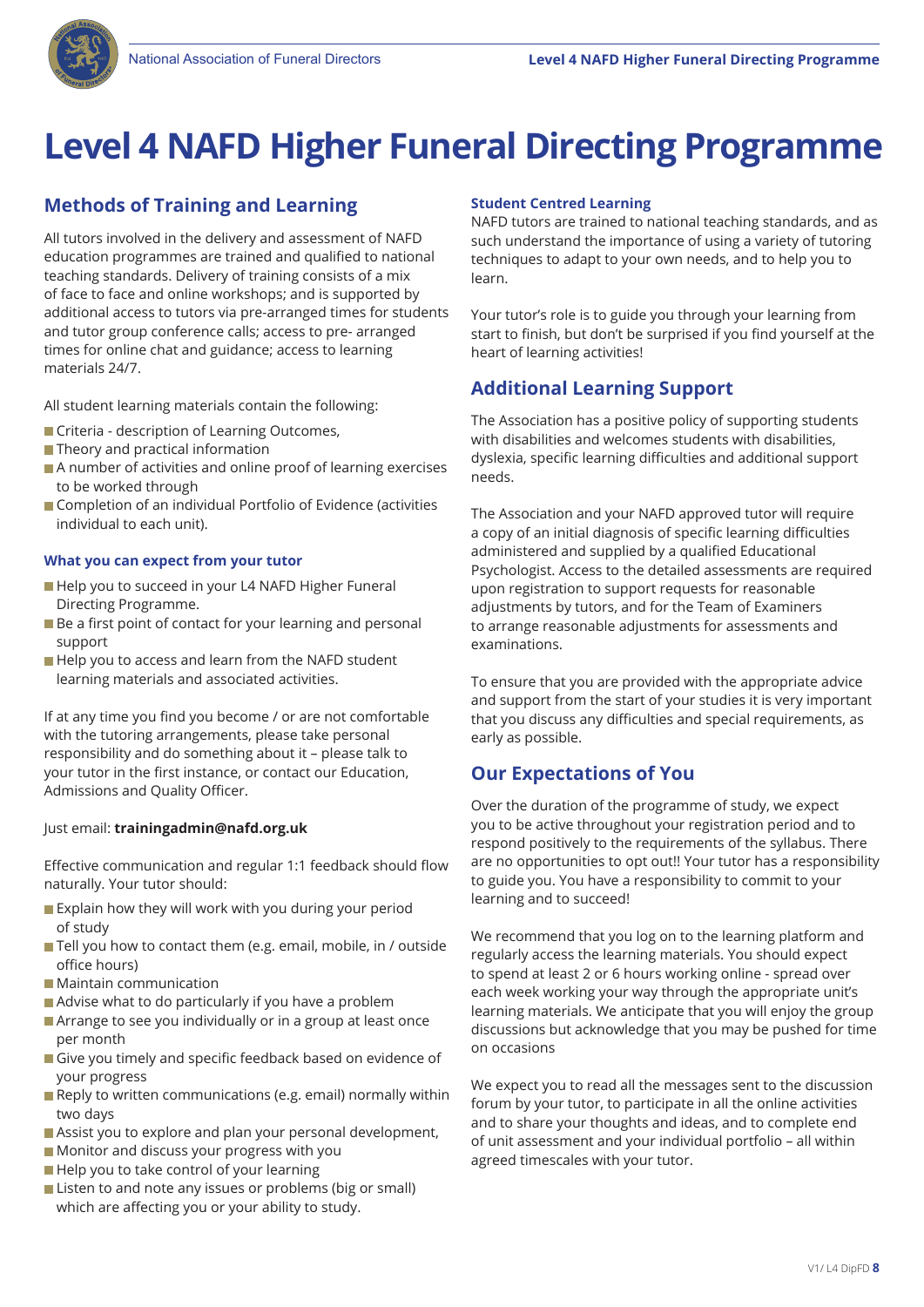

## **Response Times**

Sometimes you may need to contact our Education Admissions and Quality Officer with a specific question and as you are not based in the same place it can sometimes be difficult to know how.

We will do our best to respond to any query within 48 hours of it being sent excluding weekends, Bank Holidays and periods when National Office is officially closed. As at times you will be learning at a distance, tutors and NAFD support staff will try to be as flexible as they can with their time, but please do not expect tutors to regularly respond to emails late at night!

Your tutor will outline the best way to contact them; some may set specific 'office hours' when they will be online, others may be more flexible with setting times each week, or may respond to needs as they arise.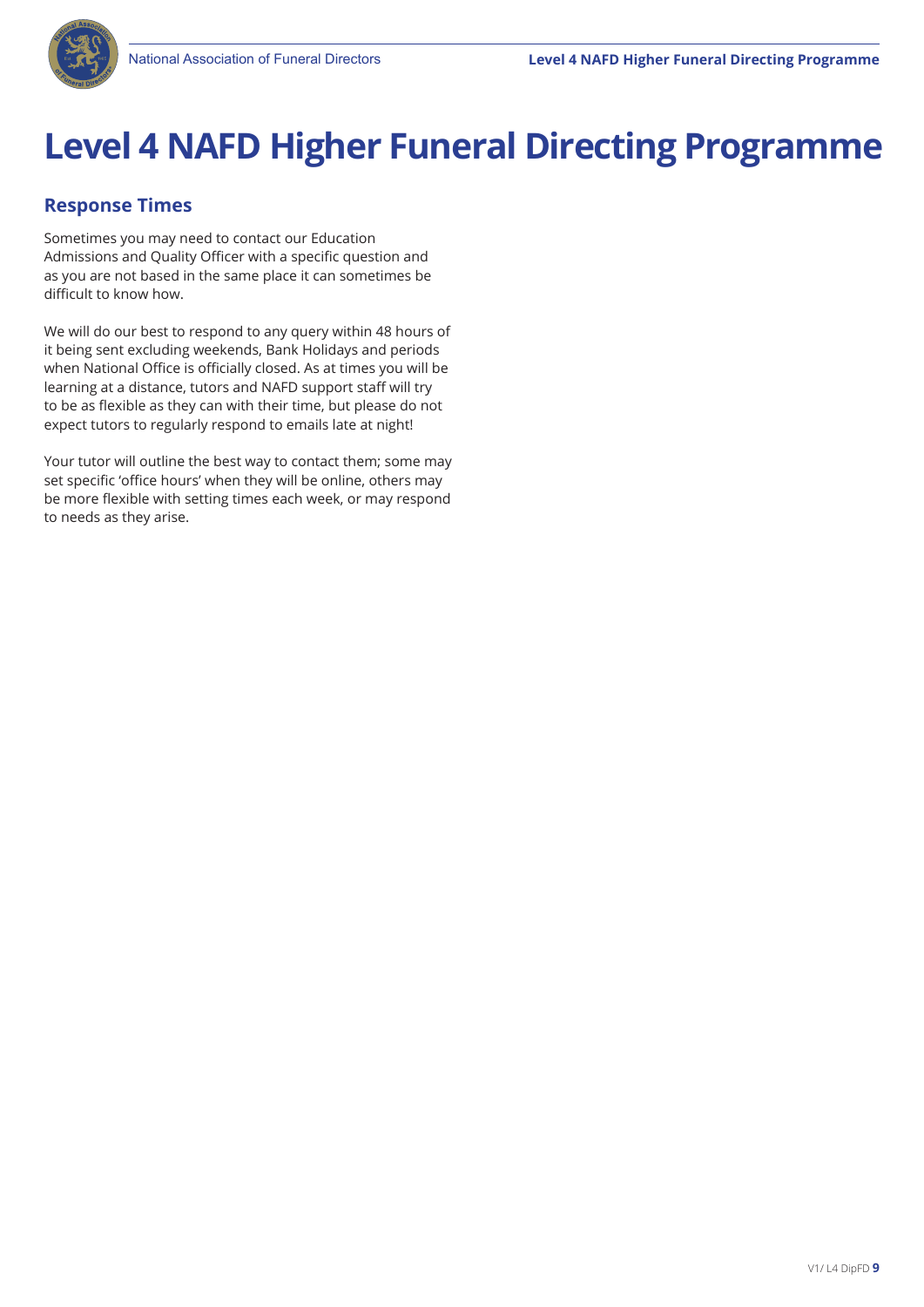

## **Assessment Guidelines**

### **Advice on Completing Unit Coursework and Activities**

In general, your tutor and the examiners are looking for you to demonstrate the following:

- **Exidence of a deep, thorough and detailed knowledge,** understanding and workplace application of the subject area and its relevant legislation (where applicable) and documentation;
- A clear, logical structured report which includes practical evidence of how you relate theory into practice;
- A clear representation of how you see yourself; awareness of your strengths and where you need to develop further;
- An answer which covers all parts of the question and achieves a sensible balance;
- Logical and organised of thought;
- **Filuency of writing and correct grammar, spelling and** punctuation; and Legibility.

Your tutor will help you to understand more about the requirements of the activities and creation of your portfolio.

#### **L4 DipFD Assessments:**

The L4 DipFD assessment method consists of both formative and summative assessment and elements of these count towards the final mark for the L4 DipFD.

Formative assessment is completed by you as the student throughout the programme of study and consists of the following:

Online proof of learning exercises upon completion of each unit. The questions in the proof of learning exercises are based on the content of each of the Learning Outcomes in the unit and consist of a range of question types ranging from multiple choice, free choice, sorting and open questions. You will be required to complete the online questions at the end of the unit, and then your tutor will login and review and mark the answers to the questions that you have provided. The aim of the proof of learning exercises is for you to demonstrate your understanding of the content of the unit.

### **Portfolio of Evidence:**

Within each unit there are a number of activities which need to be completed in the Portfolio of Evidence. You will complete the activities on the portfolio templates provided by the NAFD and upload them to your L4 DipFD student area on the relevant unit on the website for marking by the tutor.

The Portfolio of Evidence will contribute to 25% of the final marks.

Materials must be typed using the NAFD Portfolio of Evidence templates. One template has been developed for each activity in each unit.

The heading of the portfolio should contain your name and student number.

All pages must be consecutively numbered.

The completed portfolio must be dated to confirm your own work.

Each completed activity for the Portfolio of Evidence should be uploaded to the L4 DipFD webpage in your individual student learning area for the relevant unit using the naming convention Forename\_Surname\_UNITno.ActivityNo.doc, e.g. John\_Smith\_Unit1Activity1.doc.

### **Individual Development Plan**

Each Unit contains a section for self-reflection and aims to prompt the identification of strengths and areas for further development. Each registered learner develops an Individual Development Plan with their tutor, which is used as an evolving document to underpin the learning and development process for each individual as your programme of study progresses.

### **Portfolio of Activities - Marking and Grading Criteria**

With regard to the marking and grading criteria for the Portfolio of Evidence, a Grading scale has been developed for your tutor to use when marking activities. The basic premise of the grading system is as follows:

- Each activity is worth a maximum of 25 marks
- A candidate will achieve marks by providing examples against a series of criteria for each activity (a-d). For each activity you are expected to provide examples of how the role and tasks of Funeral Directing impact on yourself, upon your team, upon the funeral business, and the client or wider community.
- The more examples the candidate provides, the more marks they can accumulate.
- The marks for each activity are totalled up to provide an overall mark out of 100 for the unit.
- $\blacksquare$  The candidate is then awarded an overall grade for the unit on the following scale:

| Assessment Scale | Grade |
|------------------|-------|
| $90 - 100$       | А     |
| $75 - 89$        | R     |
| $60 - 74$        | C     |
| $40 - 59$        | D     |
| 39 or Less       | F     |

At the end of the Portfolio of Evidence, all unit grades will be totalled and an overall Portfolio of Evidence grade will be awarded based on the average grade of all of the units. This grade will then contribute 25% towards the final L4 DipFD grade.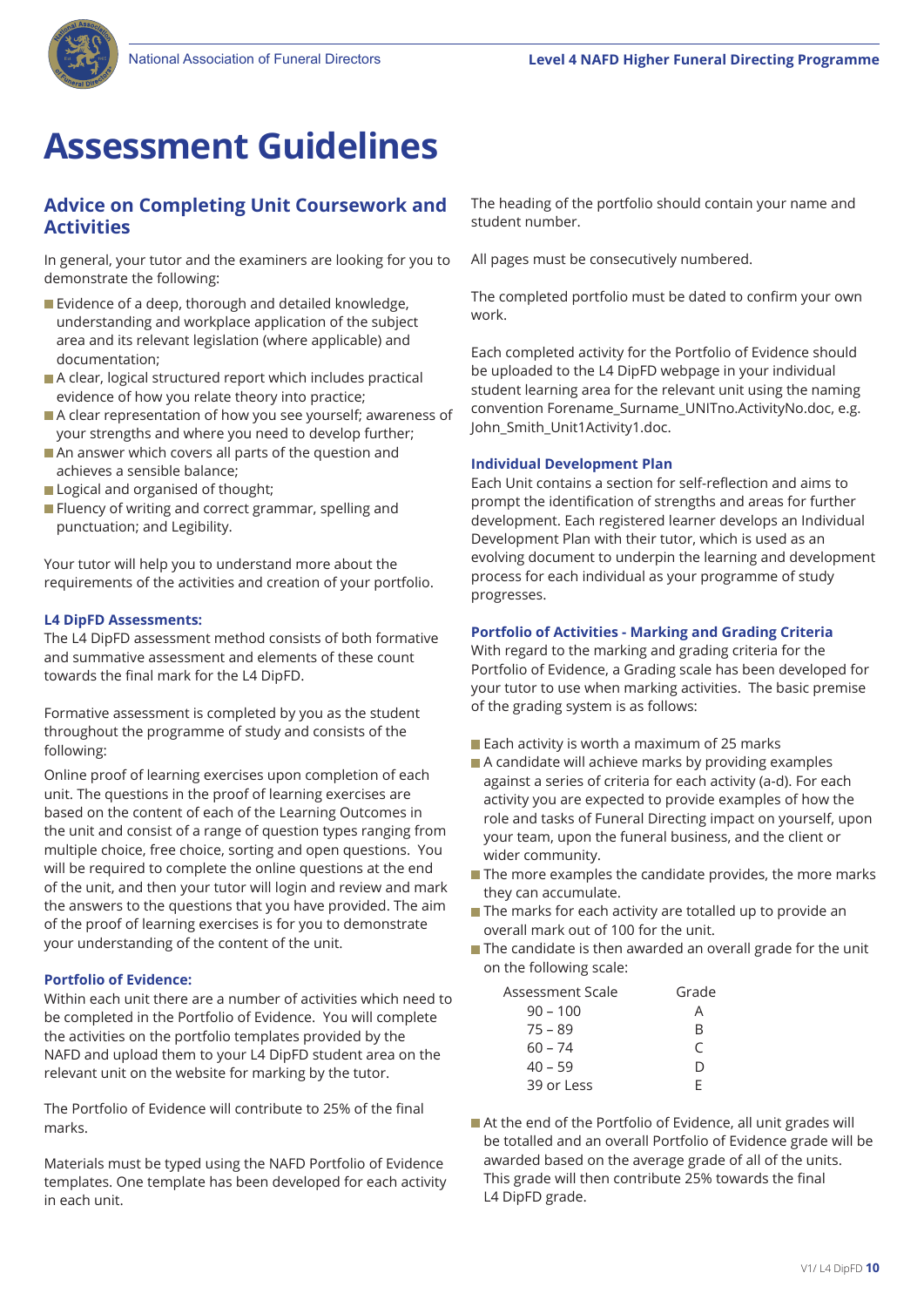

## **Assessment Guidelines**

### **Written Examination (Final Examination)**

The final written examination consists of a number of in-depth questions which are designed to assess your knowledge of the content of each unit.

All examination dates and dates for last applications to sit examinations, are available from your tutors calendar.

- **NAFD Approved Tutor must authorise all examination** applications.
- You will be asked to register and pay online for your examination.

Current examination fees can be found on the NAFD Education webpage.

### **Oral Examination (Final Examination)**

The oral examination is an integral part of the funeral directing final assessment process; it is not merely a ritual. The oral exam has an essential purpose within the assessment process as follows:

- $\blacksquare$  to enable the Examiners to be assured that the content of the written portfolio assessments reflect the ability of the candidate.
- to enable the Examiners to be assured that the Candidate clearly understands the legislative and procedural information requirements of the funeral directing responsibilities
- to enable the Examiners to assess the Candidate's ability to provide evidence of his/her knowledge within the broader context of the particular field of funeral directing – the portfolio of evidence is central to this end process.

### **Advice on completing Unit Coursework and Activities**

For each module, you should receive from your tutor a copy of the assessment criteria within the first month of the start of each module. This provides you with details of what you are required to do and know, the deadline for the work and the percentage of the total unit mark it comprises. Here are some things you need to bear in mind.

### **Tip's for your activities**

- **Tutors and examiners will be looking for clarity, breadth** and application of knowledge, and how you apply your knowledge and skills within a variety of activities. Please read carefully the requirements of each activity.
- Spend some time thinking about what the criteria for the unit is really asking you to think about, and then provide evidence based on your own workplace and your own experiences where possible.
- Use your own words when creating your portfolio. This does not mean that you cannot consult with other students, but you must not attempt to copy any other student's work. Your report must be mindful of your own knowledge and workplace activities.
- **Ensure you are answering the specific question asked, and** not some other one you would like to answer. In other words, do not let the structure and content of your work be determined by what you have read; you should use your resources to support your answer rather than the other way round. It is sometimes helpful to use tables and diagrams where appropriate to illustrate.
- Read through your activity findings and correct spelling and grammatical errors. Use a dictionary or word spell. In any case you should be reading through the report with a view to revising it in order that it makes better sense.
- As you work through each unit make sure you involve and ask your employer to sign off your activity outcomes prior to sharing with your tutor, and including in your portfolio before uploading for assessment.

### **Achieving Portfolio Submission Deadlines**

- Where work is submitted up to and including 7 days after the submission date, 10% of the total marks available shall be deducted from the mark achieved.
- Where work is submitted up to and including 14 days after the submission date, 20% of the total marks available shall be deducted from the mark achieved.
- Work submitted 15 days later or more will have 25% of the total marks achieved, deducted.
- You should always keep a copy of your portfolio.

### **Grant of Extension**

There may be a valid reason or circumstances beyond your control affecting your ability to meet the deadline for upload of your activity work to your portfolio.

Please bear in mind, monitoring of portfolio activities will be taking place throughout by the Team of Examiners. Therefore, it is important to talk to your tutor, if you feel you are unable to meet these deadlines.

Extensions are not routinely available and should not be requested for simply because you have failed to manage your workload effectively. However, should a grant of extension request become necessary, please first discuss this with your tutor to see how it will affect your student registration with the NAFD. If necessary, you may be required to pay an extension fee to extend your NAFD student registration.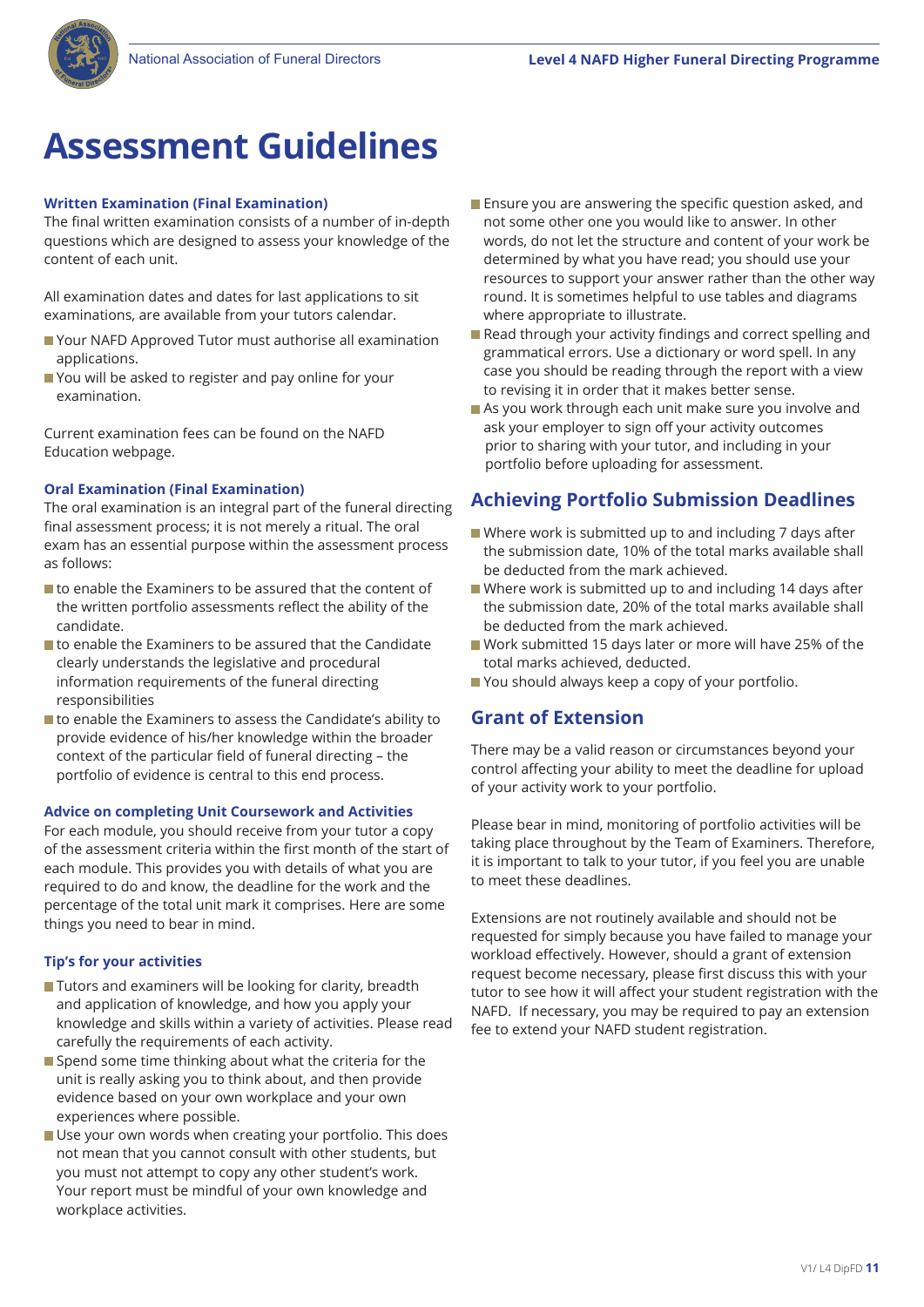

## **Online Learning**

## **Effective Online Learning**

### **Awareness:**

Do you have access to the up-to-date hardware/software needed for the course and is your internet connection fast? This is important as it will facilitate a fluid and uninterrupted learning experience.

Be aware of which Virtual Learning Environment you will be using, and understand how to navigate it prior to the course beginning. This will mean that accessing learning materials will be easy and stress-free.

Practice video calling and methods of online communication before starting your course. Many components of the course will use these methods of communication. An awareness of these is vital and will make you more confident when beginning the course.

Access the online learning resources and services provided by the NAFD.

Be aware of any course deadlines (place these in a calendar). This way you can plan ahead and do the preliminary reading to avoid becoming overwhelmed when the course begins.

### **Taking Action:**

Plan a study schedule prior to the course starting. Routine is key and flexibility is a perk of online learning but do put aside certain times of the day to focus on your studies. This means you won't fall behind and work won't pile up.

Create study space where you can work with minimal interruptions. It is important to have a designated study space you can leave when you need to relax. This is important as a quiet space is key for course components like online webinars and Skyping with other students.

Time Management - sticking to a study schedule will help increase focus and setting aside time to focus on course work will help you to prevent getting stressed.

Check-in regularly with your tutor. This is vital to knowing when deadlines and discussion opportunities are. These opportunities really enhance and will allow you to make the most of online learning.

Use opportunities to interact with course peers in group discussions or activities. This will help you to meet others online on your course and challenge you. This is important as it will make you reflect on different viewpoints and spark debate.

Speaking to others online respectfully is of the upmost importance. This way you will create successful working relationships with your tutor and your peers.

Self-motivate. Practice setting up a reward system when you achieve tasks as this could be a great way to keep motivated. A mood or an achievement journal may be helpful in recording your emotions and reflecting on learning progress.

Remember that there are people there for guidance if you feel unsure. Contact your tutor and use class peers as a support network, this way you will never feel alone or under supported.

Be aware that online learning requires time-keeping, scheduling and meeting deadlines. Keeping on top of workloads will have a positive impact on your online learning experience.

### **Online Networking - Netiquette and Chatiquette**

These guidelines aim to provide you with a list of pointers on how to interact online using a set of common conventions usually referred to as "netiquette" and "chatiquette". Using these guidelines will help you become more effective in your communications online.

### **Netiquette**

Etiquette for posting to the net. This will be useful in your forums

### **Clarity in Postings**

Give all postings a clear and relevant title. Avoid using vague or ambiguous titles such as 'News', 'Hi' 'Latest work', etc.

### **Remember the Human!**

When you communicate electronically, all you see is a computer screen. You don't have the opportunity to use facial expression, gestures and tone of voice to communicate your meaning (apart from using emoticons); words - lonely written words - are all you've got. When you're holding a conversation online - whether it's an e-mail exchange or a response to a discussion group posting - it's easy to misinterpret your correspondent's meaning, and it's easy to forget that your correspondent is a person with feelings more or less like your own.

### **Be Mindful and Ethical**

When you communicate through cyberspace - via email or on discussion groups - your words are written and chances are they are stored somewhere where you have no control over them. In other words, there's a good chance they can come back to haunt you. If you encounter an ethical dilemma in cyberspace, consult your professional code of ethics.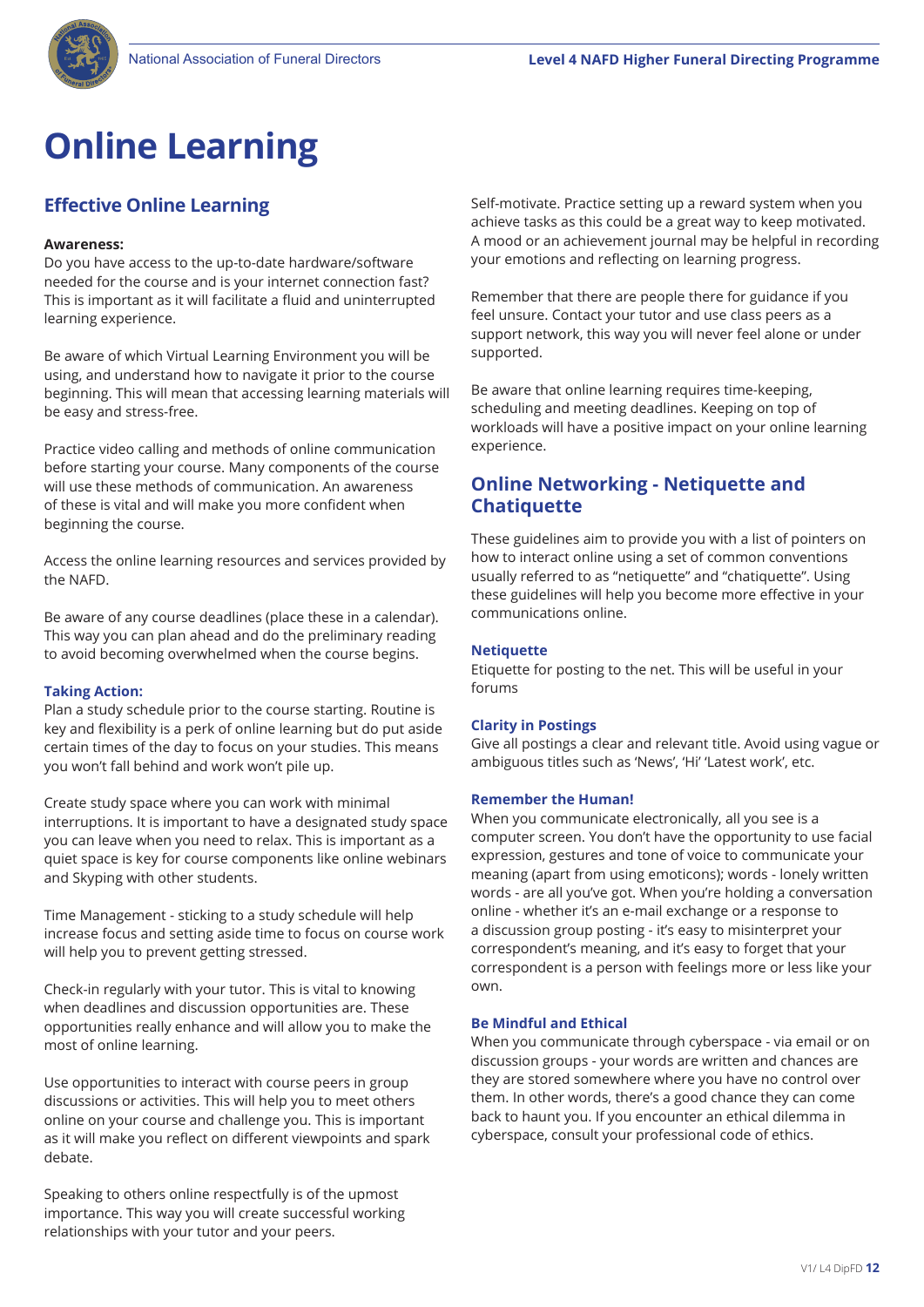

## **Online Learning**

#### **Look before you leap**

When you enter a chat or discussion group that is new to you, take a look around. Spend a while 'listening to' the chat or reading the archives. Get a sense of how the people who are already there act. Then go ahead and participate.

#### **Respect other people's time**

People seem to have less time than ever before and have a lot of information to absorb. When you send an e-mail or post to a discussion group, you're taking up other people's time (or hoping to). It's your responsibility to ensure that the time they spend reading your posting isn't wasted.

#### **Know what you're talking about and make sense**

Make sure your notes are clear and logical and know what you are talking about. Be pleasant and polite. Don't use offensive language, and don't be confrontational for the sake of confrontation.

#### **Be forgiving of other people's mistakes**

When someone makes a mistake (even if you feel strongly about it) think twice before reacting. Having good manners yourself doesn't give you licence to correct everyone else. If you do decide to inform someone of a mistake, point it out politely, and preferable by private email rather than in public. Give people the benefit of the doubt; assume they just don't know any better.

It is helpful to have common rules for chats online. This ensures that what can be a wild and chaotic experience will instead be a useful and enjoyable one. The following are some of the rules:

- $\blacksquare$  Respect the viewpoint of all participants
- Wait to be recognised to speak
- No shouting (ALL CAPS)
- No profanity or inappropriate language
- No putdowns or insults
- No flirting or private messages
- Message lengths: Try to be brief. If you have more than a couple of sentences to input, type a sentence, end it with "..." to let others know more is on the way, then continue. This procedure also helps the flow, since messages take a little while to reach everyone's screen.

### **Safeguarding the NAFD's Reputation - Appropriate Use of Social Media**

The National Association of Funeral Directors (NAFD) recognises that the internet provides unique opportunities to participate in interactive discussions, and to share information on various topics using a wide variety of media such as Facebook; Twitter; NAFD Learning Zone; blogs and wikis.

The use of such online media sites has become a significant part of life for many people working in the funeral service as a way of keeping in touch with friends and other funeral service employees and can be used to exchange ideas and thoughts on common interests, from a personal angle in addition to a learning and employment perspective. Despite the immense opportunities represented by social media, there are significant risks, not least business, legal, and reputational. The use of Social media allows individuals to communicate with a potentially huge audience, and given the interpersonal nature of their form, can blur the lines between a personal voice and an institutional voice.

Those using social media in a personal capacity still need to bear in mind that their comments could reflect directly upon the reputation of the National Association of Funeral Directors, including the NAFD Approved Tutors. Inappropriate use of social media by registered students can pose risks associated with the Association's confidential information; including copyright and reputational trademark infringement should misuse occur.

To minimise such risks, the National Association of Funeral Directors expects its registered students to comply with the requirements set out in the Social Media Policy in relation to the use of any social media.

If personal use of Social Media does not make any explicit reference to the NAFD; any NAFD employee, prospective and approved tutor; or examiner, then the content is not likely to be of concern to the Association.

### **Plagiarism**

Plagiarism is a serious offense and something the National Association of Funeral Directors and Team of Examiners wishes to proactively discourage any student from even thinking about it.

Software operates for plagiarism detection. The use of this system will allow the Association to systematically check for plagiarism, thus helping to ensure that all students' work is original and graded accordingly. In this way we can minimise the risk of students being unfairly rewarded for work that is not original to them. Therefore, please remind students of the following:

- Never attempt to plagiarise another student's work.
- The Team of Examiners reserves the right to undertake an investigation if there is evidence of plagiarism.
- Any student found and proven to have submitted plagiarised work, will not be allowed to register for the final examinations.
- The student registration period will automatically lapse
- A period of five years will be enforced prior acceptance for re-registration.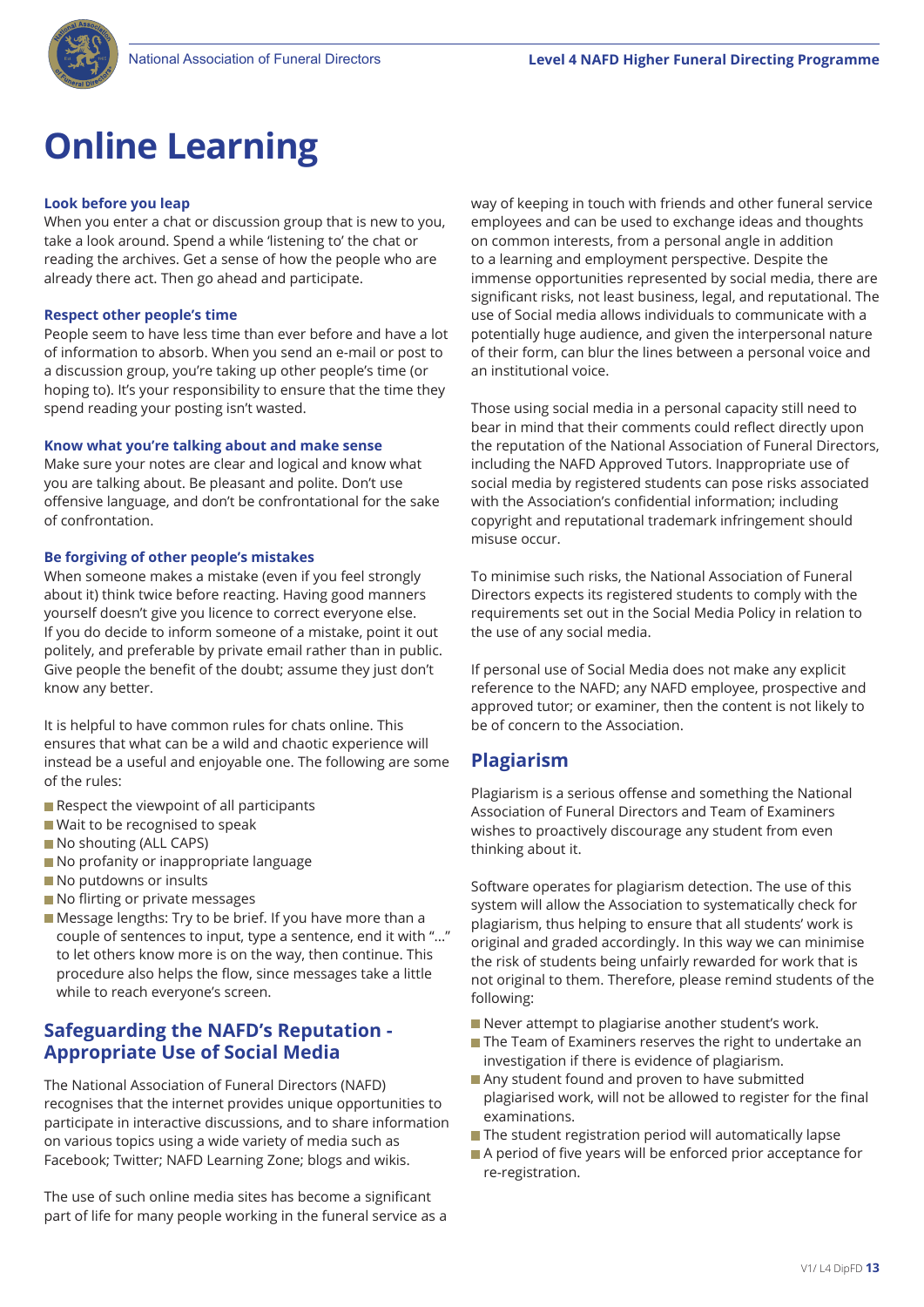

## **Student Support and Welfare**

## **Complaints or Grievances**

### **Student Equality and Diversity**

The National Association of Funeral Directors recognises that promoting equality and diversity is essential if we are to deliver quality and appropriate training and student support to all registered students.

It is the National Association of Funeral Directors policy that no student or their employer receives less favourable treatment on the grounds of their;

- **Ability or Disability**
- Gender,
- Sexual Orientation
- **Marital Status**
- **Religion**
- **NAge**
- **Beliefs, Non Belief**
- Race, Colour, Ethnicity or Origin.

#### **Anti-Bullying and Harassment**

The Association aims to promote an environment where all registered students; NAFD approved tutors; and members of the Team of Examiners are treated with dignity and respect, free of discrimination, victimisation, bullying or any form of harassment.

### **Professional Indemnity Insurance**

The Association ensures that NAFD approved tutors have Professional Indemnity Insurance to cover any claims brought abought by students or their employers against the tutor or the Association. This policy does not, however, cover students who come to harm because of their own fault, or cause damage of their own doing.

#### **Complaints or Grievances**

The Association seeks to minimise student complaints and grievances by ensuring that students have opportunities to raise any concerns throughout the period of their learning.

The Association is also committed to providing an environment within which students are encouraged to raise any matters of concern in an informal manner as soon as they arise. This often circumvents the need for formal complaints or grievances.

Where complaints and grievances arise, there are procedures to ensure that these are addressed fairly and promptly and that students can lodge their complaints and grievances, in good faith, with the assurance that they will not be penalised for so doing.

Students who wish to raise formal complaints or grievances should in the first instance discuss their grievance with the appropriate tutor. If a satisfactory resolution cannot be found, please follow the Student Complaints Procedure and complete the associated documentation accessible via the online platform. Please note: Verbal complaints cannot be accepted.

### **General Data Protection Regulations (GDPR)**

The National Association of Funeral Directors needs to process data about you in order to carry out its normal qualification, training and assessment administration. This means that we collect, store, use and disclose the data for purposes only connected with your studies.

When you register with the Association you will be giving us permission to process data about you.

Registration provides you with an opportunity to see some basic personal data held about you and to correct inaccuracies. If you do not register and give your consent to this processing, the NAFD may not be able to accept you as a student.

Personal data will be processed only in accordance with the Association's registration under the General Data Protection Regulations.

### **Student Confidentiality**

The Association is committed to providing a confidential service to registered students. We believe all students have the right to confidentiality to protect their interests and ensure a relationship of trust between students, approved tutors, examiners and education staff.

### **Definition of Confidentiality**

Confidentiality means that no information regarding a student shall be shared either directly or indirectly with any other department of the Association, or any external agency or person, without that student's prior, expressed consent; except where issues of safety or legality apply.

Furthermore, we acknowledge that students are autonomous adults and so will not discuss any details of a student's case with members unless prior consent has been obtained from the student. Records of all such contact will be kept in the electronic student's file.

This does not include information declared on the NAFD application and registration online form which it is reasonable to expect will be shared within the Association, as it forms part of the application process, or anonymous details which may be used for statistical and planning purposes.

It is the responsibility of NAFD education staff to ensure that they obtain consent in writing before sharing any information or taking any action on behalf of a student. Students are not necessarily required to give blanket agreement for information to be shared. They can specify which people/departments they are willing for information to be disclosed to.